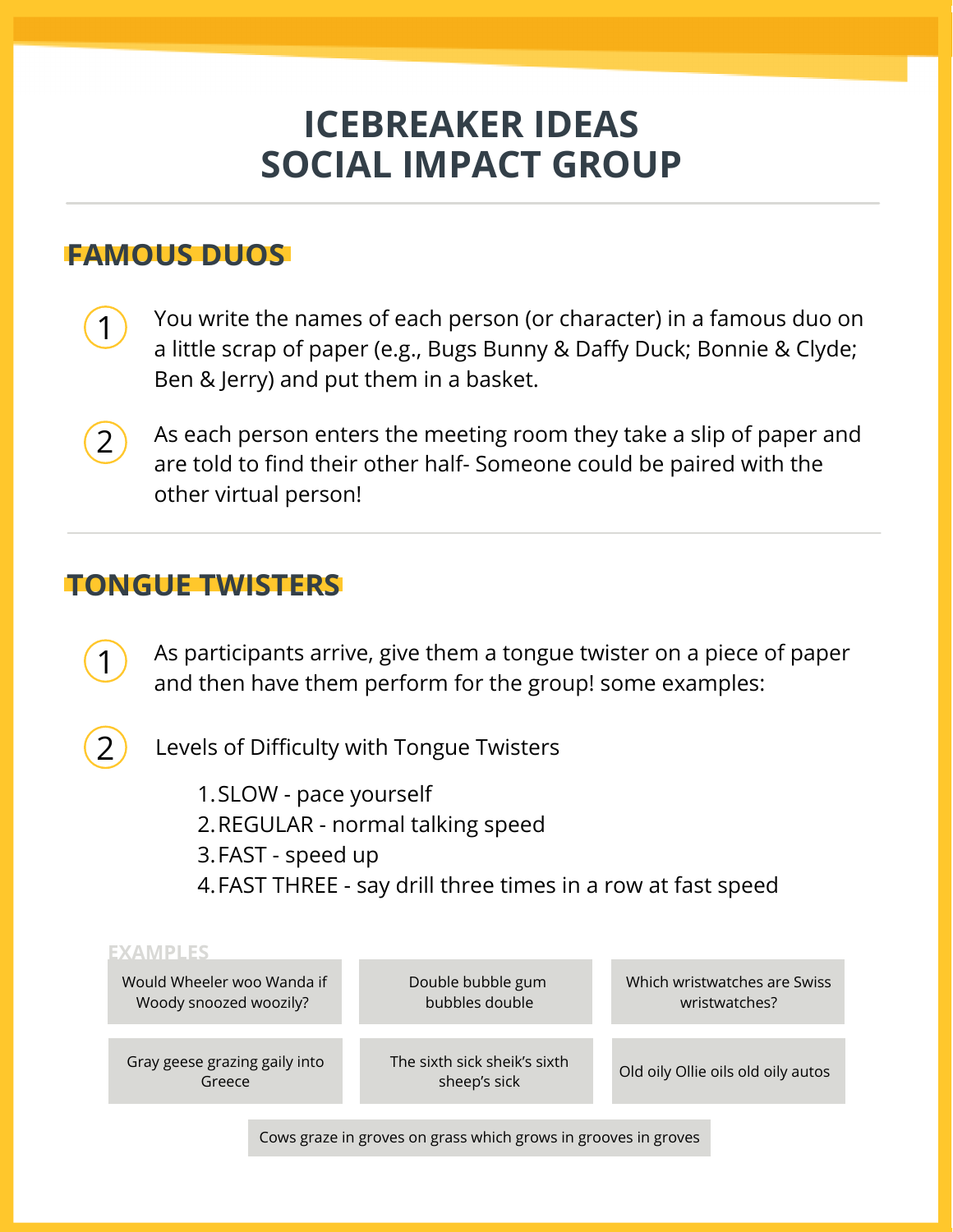## **AFFIRMATION BINGO**

Group Member: During the workshop today, try to complete as many if the small tasks listed on this 'BINGO' card! Place a checkmark in the box after completing a task. We will tally up your scores at the end of the day.

| Thank<br>someone for<br>something<br>specific.          | Compliment<br>someone<br>else's<br>hairstyle.  | Recite a few<br>lines of a<br>nice poem of<br>song.    | Answer<br>someone's<br>questions<br>about<br>something.          | Tell a funny<br>joke.                                                          |
|---------------------------------------------------------|------------------------------------------------|--------------------------------------------------------|------------------------------------------------------------------|--------------------------------------------------------------------------------|
| Give<br>someone a<br>shoulder<br>rub.                   | Say "I'm glad<br>you are<br>here!"             | Share<br>something you<br>have with you<br>(gum, etc.) | Laugh at a<br>joke someone<br>makes (even if<br>it's not funny). | Ask, "How are<br>you?" and<br>really listen to<br>the answer.                  |
| Compliment<br>someone on<br>their<br>cooking.           | List three<br>good things<br>about<br>someone. | Tell someone<br>you care.                              | Say "You are<br>loved!"                                          | Share an<br>encouraging<br>thought or<br>story with<br>someone.                |
| Tell someone<br>what he or<br>she adds to<br>the group. | Smile at<br>someone.                           | Tell someone<br>he or she is<br>wonderful.             | Applaud<br>someone who<br>does<br>something<br>nice for you.     | Compliment<br>someone's taste<br>in something<br>(music, art,<br>movies, etc.) |
| Ask someone<br>about their<br>children.                 | State a<br>positive wish<br>for someone.       | Compliment<br>someone.                                 | Offer<br>someone a<br>chair to sit in.                           | Offer<br>someone<br>something to<br>drink.                                     |

### **FAVORITE T-SHIRT**

2

Ask attendees to bring (or wear) their favorite T-shirt to the meeting

Once all participants have arrived, ask each person to show the shirt to the group and explain how the T-shirt best resembles their personality or reveals something unique about their experiences.